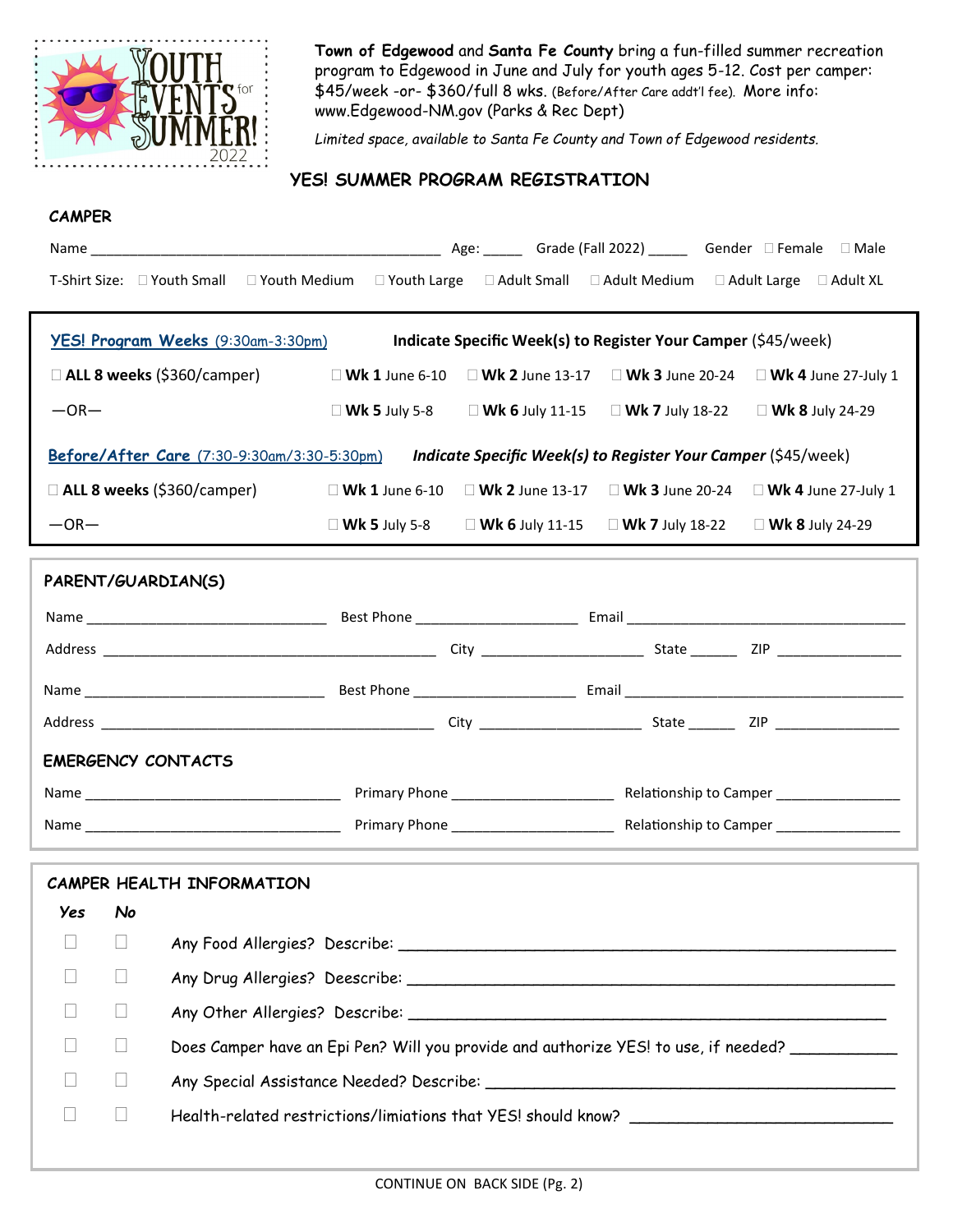

# YES! SUMMER PROGRAM REGISTRATION FORM

(CONTINUED FROM FRONT SIDE)

**CAMPER**

Name \_\_\_\_\_\_\_\_\_\_\_\_\_\_\_\_\_\_\_\_\_\_\_\_\_\_\_\_\_\_\_\_\_\_\_ Age: \_\_\_\_\_ Gender Female Male

**MEDICAL TREATMENT AUTHORIZATION** - As a parent/guardian of the aforementioned minor, I grant my authorization and consent for a designated adult to administer general first aid treatment for minor injuries or illnesses. If the injury or illness is severe, I authorize him or her to seek professional emergency personnel to attend, transport, and treat the minor and to issue consent for any medical care deemed advisable by a licensed medical professional or institution. I authorize the designated adult to exercise best judgement upon the advice of medical or emergency personnel.

**I AUTHORIZE and CONSENT:** \_\_\_\_\_\_\_\_\_\_\_\_\_\_\_\_\_\_\_\_\_\_\_\_\_\_\_\_\_\_\_\_\_\_\_\_\_\_\_\_\_\_\_\_\_\_ (Parent Signature)

**RELEASE OF LIABILITY -** As a parent/guardian of the aforementioned child, I hereby give my approval and/or permission for my child to participate in the YES! Summer Recreation Program sponsored by Town of Edgewood. I know that participation in individual and group indoor and outdoor activities may result in injury. I assume all risks and dangers to the participant arising from participating in, watching, or attending YES! Summer Receration Program. I release Town of Edgewood (NM), Santa Fe County (NM), Moriarty-Edgewood School District, and the YES! Summer Recreation Program leaders, assistants, their prospective administrators, directors, agents, officers, officials, members, consultants, volunteers, and employees, other participants, and owners and lessors of the premises on which the activity takes place, from all liability, costs and damages which might arise from participation in the YES! Summer Recreation Program. I further provide my consent for an adult member of YES! Summer Recreation Program to seek emergency treatment for my child/ward if necessary. I agree to accept financial responsibility for the costs related to this emergency treatment as well as any other medical treatment resulting from participation in YES! Summer Recreation Program.

**I ACCEPT and APPROVE these terms:** \_\_\_\_\_\_\_\_\_\_\_\_\_\_\_\_\_\_\_\_\_\_\_\_\_\_\_\_\_\_\_\_\_\_\_\_\_\_ (Parent Signature)

**PHOTO RELEASE** - I understand YES! Summer Recreation Program staff and agents may take pictures of YES! program activities, I give permission for my child's photo to be used for any legal use, including but not limited to publicity, copyright purposes, illustration, advertising, and web content.

**I APPROVE and CONSENT: Depictively** and **CONSENT: Example 2 CONSENT: Example 2 CONSENT: Example 2 CONSENT: Example 2 CONSENT: Example 2 CONSENT: EXAMPLE 2 CONSENT: EXAMPLE 2 CONSENT: EXAMPL** 

**DAILY SIGN-IN and SIGN-OUT** - I understand YES! Summer Recreation Program staff will only allow those individuals listed on this form to have camper sign-in and sign-out authority. Camper will NOT be released to any other individual without prior authorization of Parent/Guardian. ID may be required to verify individual's identity.

**I UNDERSTAND and AGREE: The actual of the actual of the actual of the actual of the actual of the actual of the actual of the actual of the actual of the actual of the actual of the actual of the actual of the actual of**